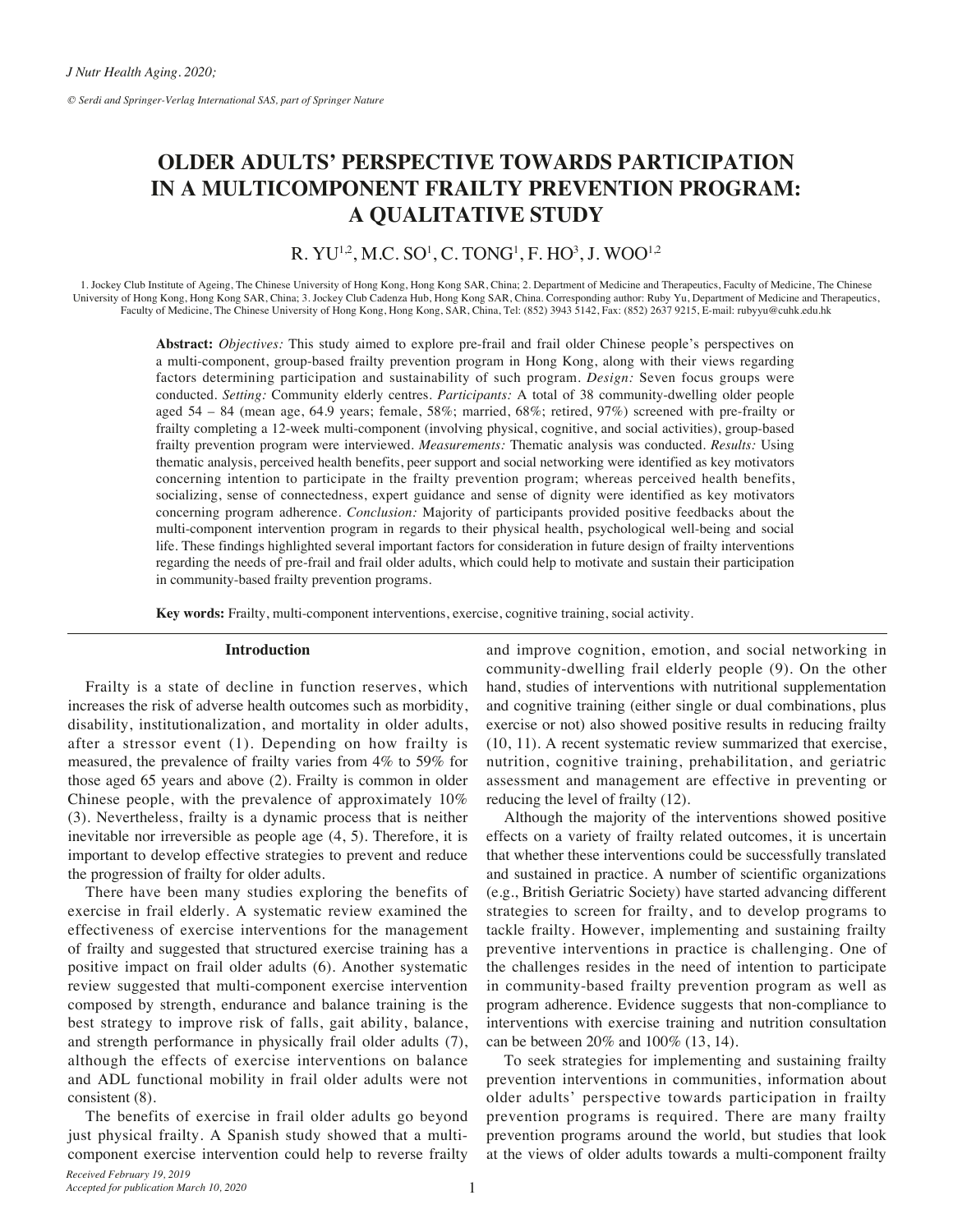# *PERSPECTIVE TOWARDS PARTICIPATION IN A MULTICOMPONENT FRAILTY PREVENTION PROGRAM*

program are limited. Locally, a frailty prevention program has been adopted in a one-stop integrated health and social care centre since 2014. This program involves a frailty screening and a 12-week training program for frailty prevention, adopting a multi-component approach. The program has been demonstrated to be effective in reducing frailty (15) and be well accepted by community-dwelling older adults; therefore, generates an excellent opportunity to evaluate the impact of this type of frailty prevention program and investigate participants' views on the program.

In this study, we documented participants' perceptions of program characteristics and factors relating to their intention to participate in the frailty prevention program as well as program adherence. Findings of this study will provide insight about what motivates older people to participate in community-based frailty prevention programs and what reasons they have for continuing with the program.

#### **Methods**

#### *Participants and procedures*

This qualitative study was conducted with a sample of participants a frailty prevention program recruited from three integrated primary health and social care centers for the old and the soon-to-be-old, which were Jockey Club CADENZA Hub in Tai Po (New Territories), the Hong Kong Society for Rehabilitation in Lam Tin (Kowloon) and the St. James' Settlement in Causeway Bay (Hong Kong Island). In brief, the program was conducted in community settings with participants identified through community screening. Eligible participants were 50 years or older, pre-frail (met specified cut-offs for one to two of the 5-item simple frailty questionnaire (FRAIL)) (16) and did not live in an institution. The program consisted of 24 sessions of exercise, cognitive training and board game activities. Participants attended two 2-hour weekly sessions over 12 weeks of which 1 hour was exercise training and 1 hour was cognitive training and board game activities (15). The study was approved by the Clinical Research Ethics Committees of the Chinese University of Hong Kong. Written informed consent was obtained from all participants.

#### *The focus group*

The focus groups took place at the three centers where the duration of each discussion ranged from 60 to 90 minutes. Semi-structured interviews were conducted, guided by a moderator and a research helper that took notes. Participants' demographic information were asked by separate questionnaires while their perspectives on the frailty prevention program, along with their views regarding factors determining their intention to act and sustainable participation were explored in the discussion. The discussions were audio-recorded with the participants' consent and transcribed by the research helper who attended the meetings.

#### *Data analysis*

The interviews were analyzed using thematic analysis. The transcripts were reread, and coded line by line using an inductive approach. Codes with similar units of meaning were then collated, categorized and refined into main themes. The above steps were iterated until no new categories emerged. The coding framework, the codes and the themes were validated by another member of the research team, and a scholarly report of the analysis was prepared (17). Quotations are provided in this paper to support the themes. Data saturation was reached when there was enough information to replicate the study, and new information was not obtained by interviewing additional participants (18).

#### **Results**

Thirty eight community-dwelling older people aged 50 years or older with a mean age of 65 years (range 54 – 84 years) were interviewed. Of these participants, 58% were female, 89% had secondary or above education, 68% were married, 97% were retired, 36 were pre-frail, and 2 were frail (Table 1). Using thematic analysis, perceived health benefits, peer support, and social networking were identified as key motivators concerning intention to participate in the frailty prevention program; perceived health benefits, sense of connectedness, and sense of dignity were identified as key motivators concerning program adherence.

**Table 1** Participants' demographic and health characteristics  $(n = 38)$ 

| <b>Characteristics</b> | Mean / $n(\%)$       |
|------------------------|----------------------|
| Mean age (range)       | 64.9 (54 - 84 years) |
| 50-59                  | 5(13.2)              |
| $60 - 69$              | 25(65.8)             |
| $\geq 70$              | 8(21.1)              |
| Gender                 |                      |
| Female                 | 22(57.9)             |
| Male                   | 16(42.1)             |
| <b>Education</b> level |                      |
| Primary or lower       | 4(10.5)              |
| Secondary              | 15(39.5)             |
| Tertiary or above      | 19(50)               |
| Marital status         |                      |
| Single                 | 6(15.8)              |
| Married                | 26(68.4)             |
| Widowed                | 3(7.9)               |
| Divorced               | 3(7.9)               |
| Employment             |                      |
| Retired                | 37 (97.4)            |
| On part-time job       | 1(2.6)               |
| FRAIL screen           |                      |
| Pre-frail              | 36(94.7)             |
| Frail                  | 2(5.3)               |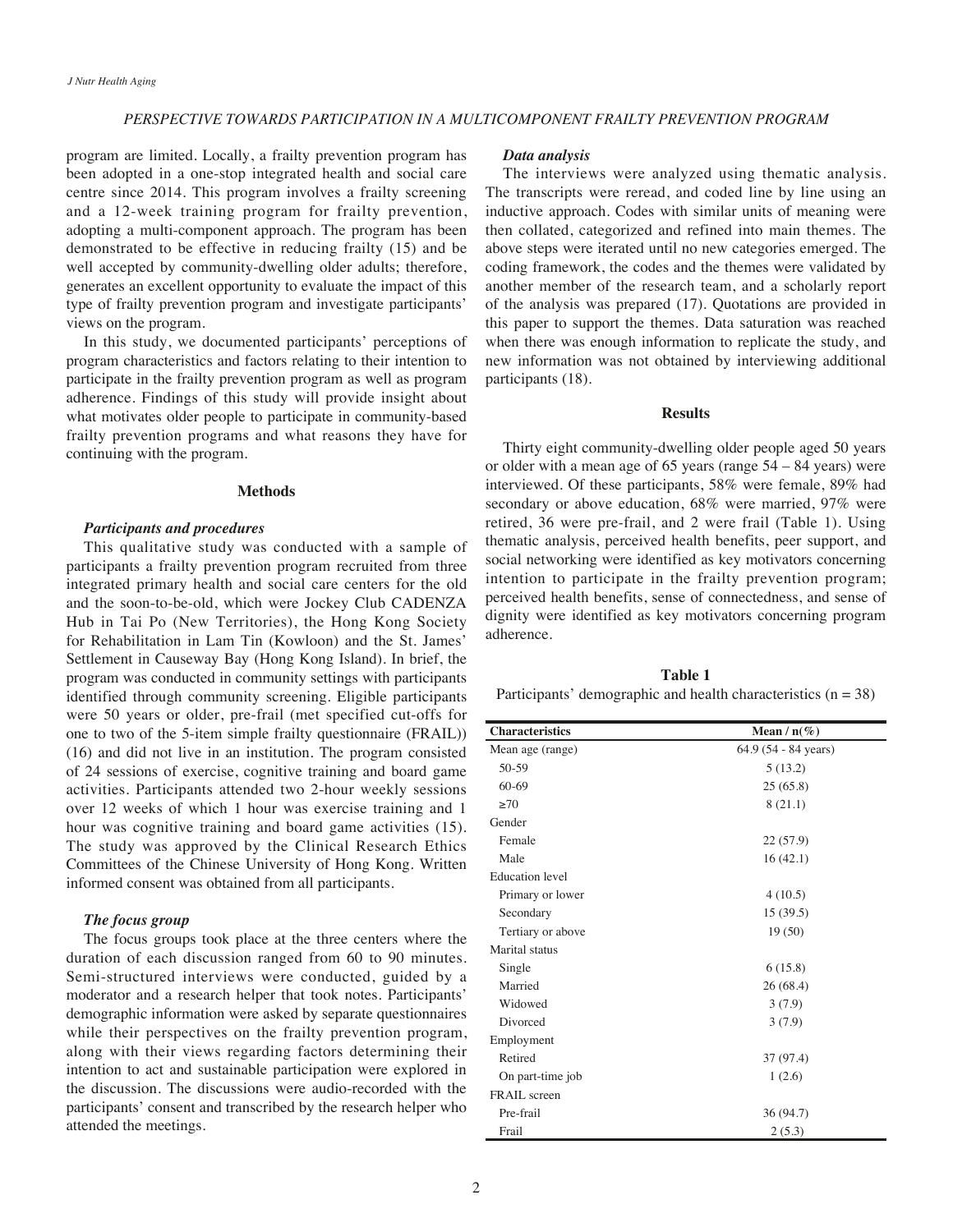#### *THE JOURNAL OF NUTRITION, HEALTH & AGING*

# *Intention to participate in the frailty prevention program*

Factors that motivated participants to initiate participation were organized into three themes, including perceived health benefits, peer support and social networking.

#### *Theme 1: Perceived health benefits*

#### Physical health and learning new skills

The process of learning new skills in order to stay healthy and prevent frailty was a key motivator for participants to join the program "I joined the program as I wanted to exercise more to stay healthy! Which is my first priority" (Male, age 64). Acquiring correct exercise skills were also important "I can learn more on correct postures in doing exercise to prevent getting hurt" (Male, age 66).

Participants described that by learning new skills they would remain strong and healthy to provide support in caring for their family members "When I found out that the program was about frailty prevention, I thought to myself that I can share some tips to my family and friends. It is beneficial to both myself and the people around me." (Female, age 54).

# Psychological well-being

Some participants mentioned that they would like to be involved in things that they find meaningful in their daily routine "We are retired... so what we have is time, so we need to see how to spend our time meaningfully" (Male, age 79).

# *Theme 2: Peer support*

A number of participants shared that their participation was triggered by their friends and family members "My friends recommended the frailty prevention program to me at the very beginning" (Male, age 72). Participants also commented the need for companionship in order to motivate them to exercise "…doing exercise alone at home is not easy. Exercising with a companion increases my motivation" (Female, age 61).

# *Theme 3: Social networking*

Although health benefits were identified as a key motive, one participant stated that the opportunity to meet new friends through the program was also a motivation "...and to be honest, I'd like to meet more new friends" (Male, age 79).

# *Program adherence*

Similar to the motivation for the intention to participate in frailty prevention programs, perceived health benefits relating to physical and cognitive functioning remain the strongest motivator for participants to adhere to the program. Other reasons were positive impacts on their psychological wellbeing, socializing and sense of connectedness, expert guidance from the coach and sense of dignity.

# *Theme 1: Perceived health benefits*

#### Physical health

Majority of participants commented that the program has made positive physical health changes to them "The most obvious change is my knee. Before the training, I was unable to kneel down while doing housework. After the program, I can feel a significant improvement to my knee, including better stretching and muscular strength" (Female, age 64). Another participant commented "My back is straighter after the training…I can feel that my body balance is better" (Male, age 68).

#### Cognitive performance

Some participants commented that the cognitive part of the frailty prevention program helped them to keep their mind active "After playing with the board games, I felt that I'm able to respond faster" (Female, age 65). Another participant expressed that the program had led to cognitive improvement "I'm sharper in thinking, better in analysis, more attentive in observation...It's just like waking myself up from a deep sleep" (Male, age 72).

# Psychological well-being

Many participants talked about how this program had positively impacted on their psychological well-being. The program had helped them to regulate a routine life after retirement and allowed them to spend time more meaningfully "After the training, I learnt how to make good use of my time (after retirement)…..During this period, I found my life to be more regular..." (Male, age 79).

A sense of happiness was also observed among the participants as a result of improved functional health "I'm happier after the program as I have learnt a lot...During my first lesson, my one foot balance can only last for 17 seconds, and after the 24 lessons, it can last for 1 minute and 33 seconds" (Female, age 61).

# *Theme 2: Socializing and sense of connectedness*

Participants expressed that the opportunities for social interaction in classes were important motivators to engage them in the program. Most participants expressed that meeting new friends was important "I met a lot of friends in the program, which is the most important factor for me. We played happily together" (Female, age 61). The participants reflected on the opportunity for meeting and communicating to a range of people during the program. They also indicated that rapport was built within the group which created a fun environment for them to enjoy playing board games together "We were all very excited when we were able to complete the task together! We can't achieve this feeling when we play computer games alone. The best part of playing board games was that it can boost our communication and mutual understanding…" (Male, age 63).

Furthermore, some participants mentioned that social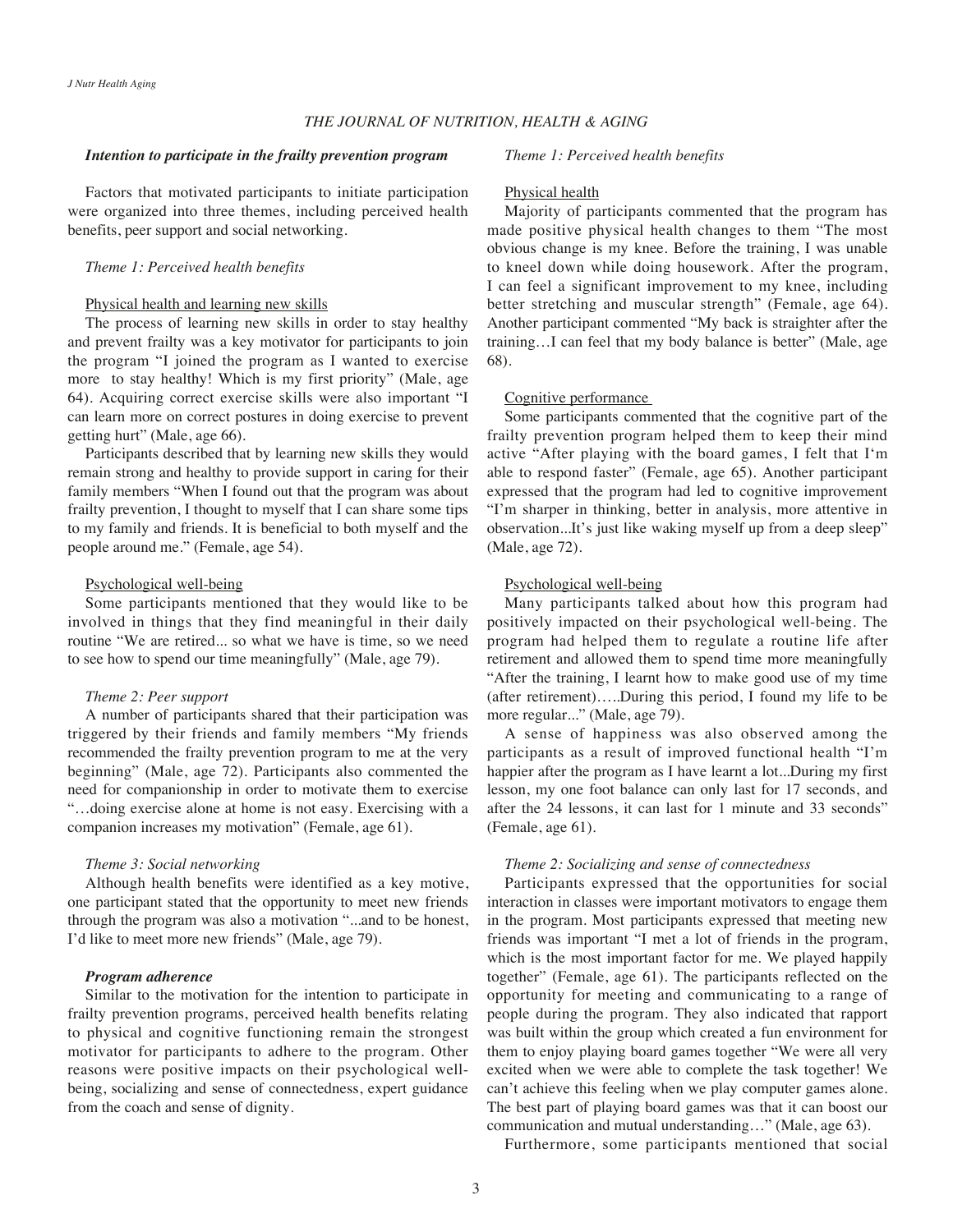# *PERSPECTIVE TOWARDS PARTICIPATION IN A MULTICOMPONENT FRAILTY PREVENTION PROGRAM*

interaction between participants was not only limited to the classes they attended. As a result of this program, they expanded their social activities beyond their class "We will organize hiking activities, or gather together monthly and have a chat over tea after the program" (Female, age 60). Another participant shared that by joining such program allowed him to connect to the world, as a result helped with his well-being "Apart from staying healthy, I hope to connect to the outside world in order to stay positive" (Male, age 79).

Being able to enjoy the training process was also a motive for them to continue with the program. One participant mentioned that they were willing to travel from another district to join the program because the program had given them a lot of interaction with their peers and a sense of well-being. "Some students live in Yuen Long are happy to travel to join the class. Our interaction is very good, whether we are doing exercise or playing games! We enjoy the process so much" (Female, age 61).

# *Theme 3: Expert guidance and sense of dignity*

Having a sense of dignity was also another major reason for the participants to adhere to the classes. Most participants mentioned that they enjoyed the process as they were treated with dignity, compassion and respect from the staff members "Apart from teaching the whole class, the coach would try his best in responding to the needs of each participant" (Male, age 63).

Participants in the exercise class also valued the coach's guidance and commented that it was a motivation for them to adhere to the program "Without the coach's guidance, we would have no motivation to do it regularly at home..." (Female, age 61). Furthermore participants appreciated the effort the coach had put into teaching the class and his ability to create a fun atmosphere for participants to enjoy the exercises "The coach put a lot of effort to teach my class…..He can boost your interest in doing exercise" (Male, age 79).

#### *Recommendation for future programs*

Many participants gave suggestions on how the program can be further improved for better adherence. A major theme that was raised was the cost of the program "Free or a lower cost can be a strong incentive for us to join" (Male, age 66). Additionally, some participants raised the issue that the exercise ability to among the participants varies and suggested that participants should be arranged in different levels "I think it's better to differentiate the participants into different classes according to their level and ability as some people don't normally do any exercise in daily lives so they may find it more difficult to keep up with the movements" (Female, age 61).

#### **Discussion**

This qualitative study was conducted to explore what motivates older adults to participate in a multi-component group-based frailty prevention program in community settings, and what reasons they have for continuing with the program. In contrast to previous research which primarily focused on older adult's perceptions and experiences of participation in singlecomponent programs (e.g., exercise interventions), the frailty program in this study is a multi-component approach involving exercise and cognitive training as well as social activities. Hence, we explicitly sought the views of pre-frail and frail older adults who had participated in this program, assessing not only the physical benefits but also the cognitive and the psychosocial aspects, which have been integrated into the definition of health as defined by the WHO (19). Therefore, the findings of this study provided important insights towards implementing future frailty program.

As with previous research showing that individuals are more likely to engage in physical activity when they perceive their participation will lead to better health (20, 21), our findings indicated that the desire to improve physical and cognitive functioning was an important reason for starting program participation; in particular, for those who are symptomatic (e.g., had experienced some form of physical and/or cognitive decline such as memory loss). For some participants, the motivation was based on remaining just well enough to continue to live independently and not be a burden on others, while others expressed that the ability to remain strong and healthy enabled them to continue to provide support in their role of caring for their family members. This is also consistent with the health belief model stating that if a person has a positive expectation that by taking a recommended action, he/she will avoid a negative health condition (22). This and the findings of the present study highlight the need for promotion of potential physical and cognitive benefits of joining a frailty prevention program.

The desire to have a happy and a meaningful life was also identified as a reason why older adults participated in the program. Retirees struggle with finding a structure and purpose in life. In particular, for those who have yet to establish a routine the opportunity for being actively involved in some kind of meaningful activities was important. Some participants in this study commented that they went through a period of trial and error after retirement and did not find what they are looking for right away, but this program has helped them to start an active routine, meeting new friends, and discover a sense of meaning in life. Some participants were also motivated to attend the program as they expected the program would give them a chance of socialization. This suggests that socializing or meeting new friends can be used as a theme to encourage elderly people to join community programs. This is especially important for those who are non-symptomatic and/or those who attach low importance to physical/cognitive benefits.

Many of the participants also mentioned peer support as a facilitator for the intention to participate in the program. Peers in a group can offer emotional support and provide encouragement beyond the capacity of health professionals.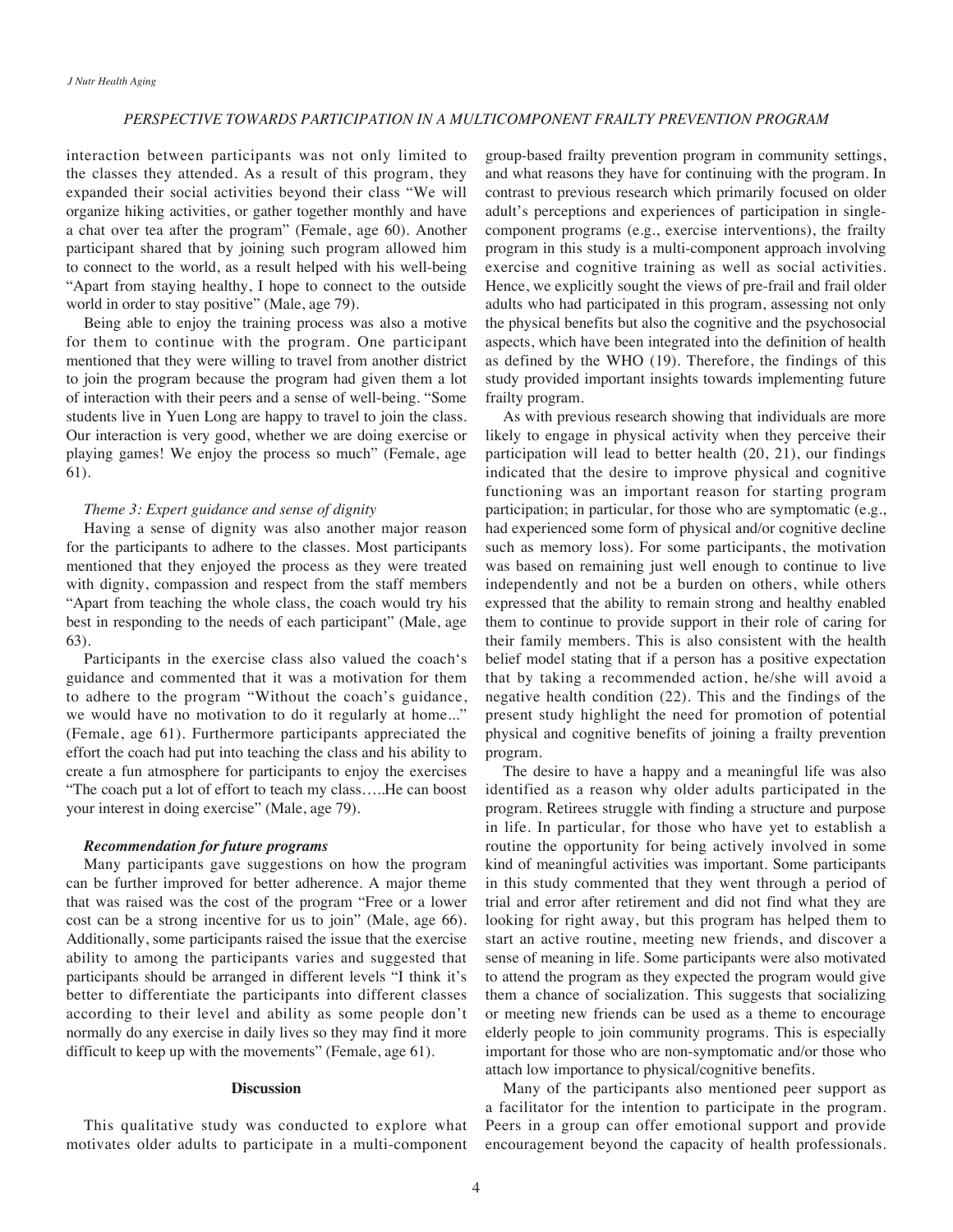This is in line with those of a systematic review in older adults, where consistent positive associations were found between peer support and adherence to community-based group exercise interventions (23). A recent systematic review also suggests that using peers to deliver programs can help to promote and maintain adherence to exercise programs (24).

The physical and cognitive health gains during the program have an influence on the level of determination to adhere to the program. The health benefits gained may energize an older adult to continue to participate in the program by increasing the level of satisfaction of some psychological needs (e.g., autonomy, competence), and ultimately, a more self-determining motivation (or autonomous motivation) and adherence to the program. This has been noted within the context of self-determination theory whereby intrinsic motivation has been shown to be more predictive of long-term exercise adherence (25).

Beyond the perceived physical and/or cognitive health gains, improved sense of connectedness has a powerful influence on program adherence. We found that many of the participants that appreciated the health benefits had expressed appreciation and satisfaction with the environment which provided a means for them to meet and talk to a range of people, and to maintain social connectivity in their later lives. Some studies suggested that older people see their social lives and their social relationships as the most important determinants of successful ageing (26). In addition, evidence has suggested the links between satisfied social needs, health and wellbeing in later life. For example, fulfilled social needs protect against diseases and depression and were also found to have a positive influence on self-esteem and life fulfillment (27). Sense of connectedness has also been identified as an important facilitator of maintaining participation (28, 29). In addition, social interacting with their peers has created an enjoyable atmosphere for them. This is in agreement with other studies where support social interaction is an important factor for program adherence (28, 30). Engaging in more social activities is an important factor for elderly people to prevent social isolation. However, attempts to prevent or manage frailty have been mostly focused on the physical aspects of the condition, while only some have addressed cognitive and/or psychosocial aspects (31). Therefore, in a complementary approach, frailty prevention programs should be aware of satisfying social needs (stimulating social contacts) among older adults.

In this study, we also found that the attitudes and behavior of staff, especially the coach, and the culture of care play significant roles on program adherence. For many of the participants, attention to small details of care and to individual preferences in relation to program activities are highlighted as being respected from others, which was considered necessary for continuing participation. Some participants in this study expressed appreciation for receiving knowledge from the exercise coach regarding the purpose and benefits of each posture or movement that was tailored to their individual

fitness level. These forms of support and caring relationships could help the participant maintain a sense of dignity, which may enhance prolonged participation. Participants from this study expressed that the atmosphere created by the coach from the exercise class also enhanced their interest in the program, demonstrating that the role of the coach is important to increase a participant's acceptability to adhere to a program. Certainly, a vast majority of interventional studies have emphasized main effects and group differences in training responses; little attention has been paid to individual differences and their preferences. Therefore, while ensuring participants are getting the benefits from the program in a group setting, proper consideration of the variability in participant responses is critical to build personal relationship and to enhance program participation.

The themes identified from this study bear insights which could be taken into account when designing frailty prevention programs. First, the wide range of physical, cognitive, and psychological benefits can be attributed to program participation. Therefore, provision of multi-component programs would be important in order to meet the diverse needs of older adults. Indeed, one of the attractions of the intervention in this study is that it combined physical exercise, cognitive training and social activities as a multi-component intervention, whereas most studies are based on single component intervention with physical exercise as the most frequent component targeting frail older adults. Second, the obtained results provide evidence that peer support and sense of connectedness could help explain intention to participate in the program and program adherence. Therefore, group-based programs with opportunities for social interactions should be provided. Being a group based activity, it allowed participants to interact and form bonds with peers. Additionally, the social component of this intervention had further enhanced this bond because it allowed communication and discussion on how to play the board games among the participants. Third, expert guidance and sense of dignity are likely to have had a positive impact on maintaining participation. Therefore, a frailty program that can provide people-centered care/patient-centered care with consideration of participants' preferences has the potential to enhance adherence.

Promotion strategies should also be considered as part of the implementing process of any programs, because this will also influence participants' motivation to join the program in the first place. Some participants were willing to travel from another district to join the program in this study, as described by the participant that it was mainly due to the socializing aspect with their peers. However, it is worth to note that apart from socializing, another reason that impacted their willingness to commute may be due to the increased awareness and knowledge of the frailty topic. This study used the FRAIL scale to identify people with frail or pre-frail status, the questions administrated might have elicited/increased participants awareness and attracted them to participate as they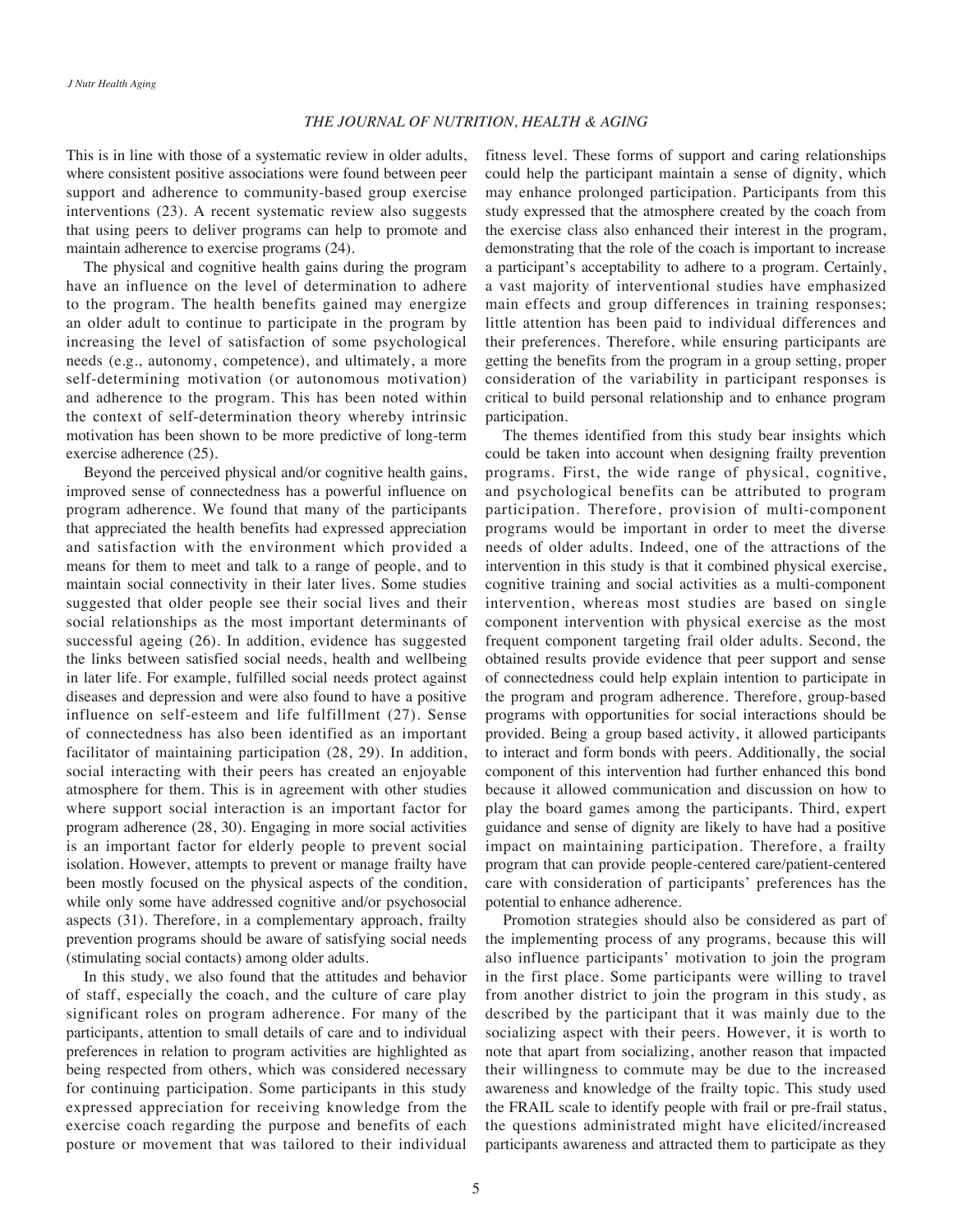## *PERSPECTIVE TOWARDS PARTICIPATION IN A MULTICOMPONENT FRAILTY PREVENTION PROGRAM*

see such a need to make actions to maintain health status or prevent health decline. Other reasons may be due to the lack of programs or resources available in their local residing areas. Promoting strategies that can raise awareness of frailty or agerelated problems, address the need of older adults and making resources/information regarding the program easily accessed are effective strategies to target participants to join the program.

In addition, several practical aspects should be considered. There was consensus that affordability is a factor for determining participation. Some participants expressed their wishes about the continuity of the program at an affordable price. As such, provision of free or low cost affordable frailty prevention programs would be an important part of strategies for frailty prevention. Future cost effectiveness analysis would inform policy and planning. Besides the financial concern, some participants preferred the exercise classes to be arranged in different intensity levels, thus having a junior and advanced class can be beneficial. A previous study demonstrated that exercising with older or younger people could lead to negative social comparisons (28). This finding draws attention to diversity among older adults in terms of abilities and needs. Indeed, some participants were happy with a small improvement such as maintaining functional independence, whereas others tended to aim for a bigger achievement with the goal of improving functional independence. Therefore, assessing an older adult's expectations would also be an important part of the intervention.

The findings of this study should be interpreted with caution. First, attitudes toward the frailty prevention program were explored amongst older people who had participated in the program whose attitudes may differ from older people that had not participated in such programs. Second, the majority of participants in this study were pre-frail older people who may not be representative of those who were frail. However, a wide range of participants with different ages, educational background and marital status were recruited in this study, hence, a more diverse opinion in relation to the frailty program can be collected.

In conclusion, key elements for successful implementation, with respect to participants' intention to participate and adhere to the program, are to adopt a multi-component group-based approach, with social elements, in which care could be more people-centered to build a caring relationship based on respect and dignity, be affordable, and with several levels of intensity to meet the needs of each participant. Future studies should target more on frail individuals to explore their opinions on community frailty prevention programs. The absence of qualitative studies in Hong Kong involving medical and social work professionals also suggests that future research is needed to address their point of views about their role in support of frailty prevention and interventions. Furthermore, quantitative analysis to quantify changes in frailty status and well-being would complement this qualitative study and add much to understanding the effects of frailty preventive interventions.

*Conflict of Interest:* None declared.

*Ethical Standards:* The study complies with the current laws of the country in which it was performed.

#### **References**

- 1. Fried LP, Tangen CM, Walston J, et al. Frailty in older adults: evidence for a phenotype. J Gerontol A Biol Sci Med Sci. 2001;56(3):M146-56. doi:10.1093/ gerona/56.3.m146
- 2. Collard RM, Boter H, Schoevers RA, Oude Voshaar RC. Prevalence of frailty in community-dwelling older persons: a systematic review. J Am Geriatr Soc. 2012;60(8):1487-92. doi:10.1111/j.1532-5415.2012.04054.x
- 3. Woo J, Yu R, Wong M, Yeung F, Lum C. Frailty Screening in the Community Using the FRAIL Scale. J Am Med Dir Assoc. 2015;16(5):412-9. doi:10.1016/j. jamda.2015.01.087
- 4. Gill TM, Gahbauer EA, Allore HG, Han L. Transitions between frailty states among community-living older persons. Arch Intern Med. 2006;166(4):418-23.
- 5. Lee JS, Auyeung TW, Leung J, Kwok T, Woo J. Transitions in frailty states among community-living older adults and their associated factors. J Am Med Dir Assoc. 2014;15(4):281-6. doi:10.1016/j.jamda.2013.12.002
- Theou O, Stathokostas L, Roland KP, et al. The effectiveness of exercise interventions for the management of frailty: a systematic review. J Aging Res. 2011;2011:569194. doi:10.4061/2011/569194
- 7. Cadore EL, Rodriguez-Manas L, Sinclair A, Izquierdo M. Effects of different exercise interventions on risk of falls, gait ability, and balance in physically frail older adults: a systematic review. Rejuvenation Res. 2013;16(2):105-14.
- 8. Gine-Garriga M, Roque-Figuls M, Coll-Planas L, Sitja-Rabert M, Salva A. Physical exercise interventions for improving performance-based measures of physical function in community-dwelling, frail older adults: a systematic review and meta-analysis. Arch Phys Med Rehabil. 2014;95(4):753-69 e3. doi:10.1016/j.apmr.2013.11.007
- 9. Tarazona-Santabalbina FJ, Gomez-Cabrera MC, Perez-Ros P, et al. A Multicomponent Exercise Intervention that Reverses Frailty and Improves Cognition, Emotion, and Social Networking in the Community-Dwelling Frail Elderly: A Randomized Clinical Trial. J Am Med Dir Assoc. 2016;17(5):426-33. doi:10.1016/j.jamda.2016.01.019
- 10. Kim H, Suzuki T, Kim M, et al. Effects of exercise and milk fat globule membrane (MFGM) supplementation on body composition, physical function, and hematological parameters in community-dwelling frail Japanese women: a randomized double blind, placebo-controlled, follow-up trial. PLoS ONE. 2015;10(2):e0116256.
- 11. Ng TP, Feng L, Nyunt MSZ, et al. Nutritional, Physical, Cognitive, and Combination Interventions and Frailty Reversal Among Older Adults: A Randomized Controlled Trial. Am J Med. 2015;128(11):1225-+. doi:10.1016/j.amjmed.2015.06.017
- 12. Puts MTE, Toubasi S, Andrew MK, et al. Interventions to prevent or reduce the level of frailty in community-dwelling older adults: a scoping review of the literature and international policies. Age Ageing. 2017;46(3):383-92. doi:10.1093/ageing/afw247
- 13. Chan DC, Tsou HH, Yang RS, et al. A pilot randomized controlled trial to improve geriatric frailty. BMC Geriatr. 2012;12:58. doi:10.1186/1471-2318-12-58
- 14. Binder EF, Schechtman KB, Ehsani AA, et al. Effects of exercise training on frailty in community-dwelling older adults: results of a randomized, controlled trial. J Am Geriatr Soc. 2002;50(12):1921-8. doi:10.1046/j.1532-5415.2002.50601.x
- 15. Yu R, Tong C, Ho F, Woo J. Effects of a Multicomponent Frailty Prevention Program in Prefrail Community-Dwelling Older Persons: A Randomized Controlled Trial. J Am Med Dir Assoc. 2020;21(2):294 e1- e10. doi:10.1016/j.jamda.2019.08.024
- 16. Morley JE, Vellas B, van Kan GA, et al. Frailty consensus: a call to action. J Am Med Dir Assoc. 2013;14(6):392-7. doi:10.1016/j.jamda.2013.03.022
- 17. Braun V CV. Using thematic analysis in psychology. Qualitative Research in Psychology, 3 (2) 2006.
- 18. Fusch PI NL. Are we there yet? Data saturation in qualitative research. 2015:QualRep 2015; 20: 1408–14.
- 19. Huber M, Knottnerus JA, Green L, et al. How should we define health? BMJ. 2011;343:d4163.
- 20. Resnick B. Testing a model of exercise behavior in older adults. Res Nurs Health. 2001;24(2):83-92. doi:Doi 10.1002/Nur.1011
- 21. Killingback C, Tsofliou F, Clark C. Older people's adherence to communitybased group exercise programmes: a multiple-case study. BMC Public Health. 2017;17(1):115. doi:10.1186/s12889-017-4049-6
- 22. Rosenstock IM. The health belief model: Explaining health behavior through expectancies. . In K. Glanz, F. M. Lewis, & B. K. Rimer (Eds.), The Jossey-Bass health series. Health behavior and health education: Theory, research, and practice (pp. 39-62). San Francisco, CA, US: Jossey-Bass. 1990.
- 23. Farrance C, Tsofliou F, Clark C. Adherence to community based group exercise interventions for older people: A mixed-methods systematic review. Prev Med.